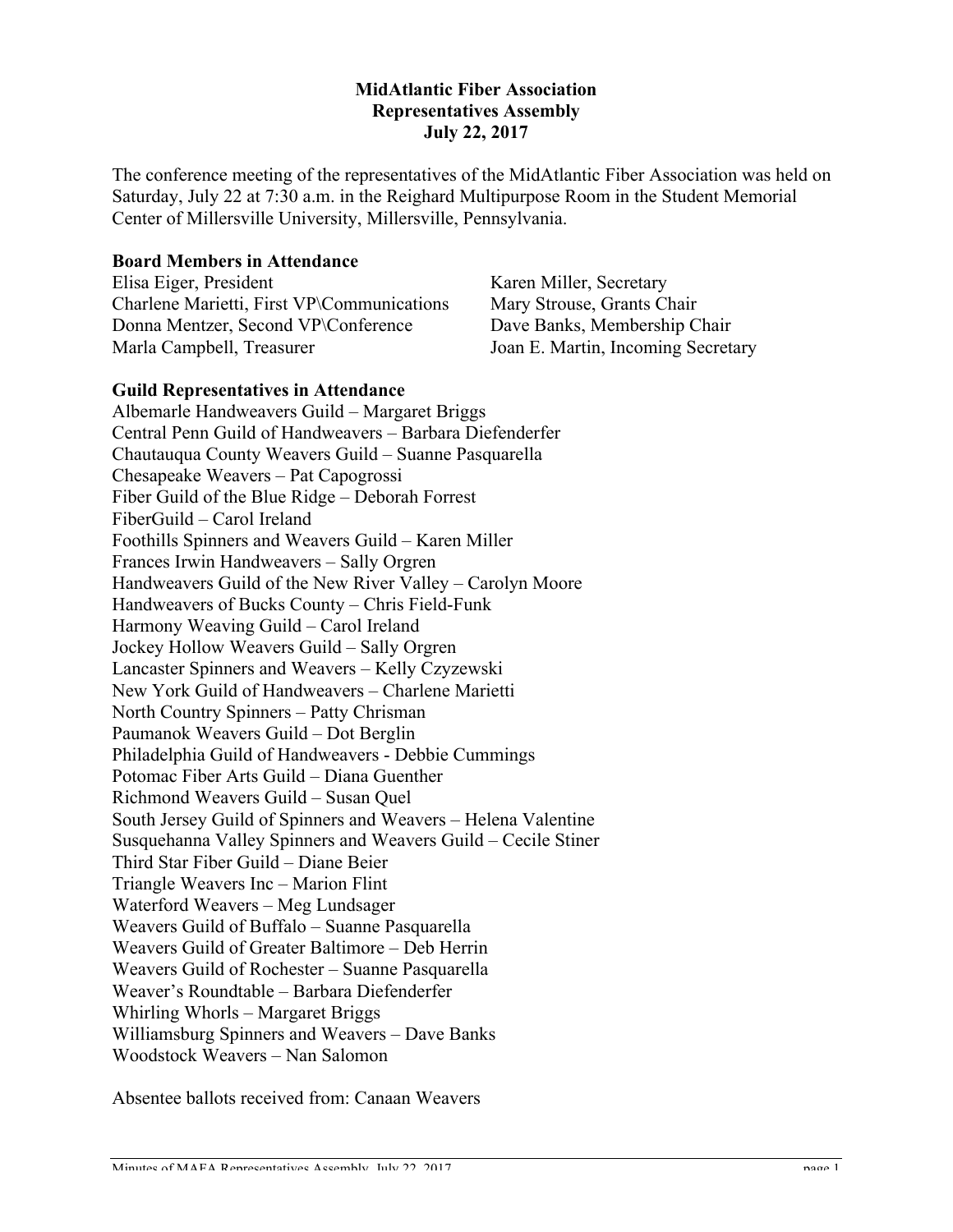# **CALL TO ORDER**

President Elisa Eiger called the meeting to order at 7:30 a.m. Representatives of 31 guilds were present.

# **APPROVAL OF MINUTES**

The minutes of the Reps Meeting of May 6, 2017 were approved as posted.

# **OFFICERS AND COMMITTEE REPORTS**

### **TREASURER'S REPORT**

Treasurer Marla Campbell reported current account balances of:

Checking \$ 12,502 Money Market \$181,516 CD 18 mos. \$ 75,000 **Total \$269,018**

Many conference expenses are not accounted for in these balances. A clearer picture of our finances will be available later this fall.

## **COMMUNICATIONS COMMITTEE REPORT**

Communications Chair Charlene Marietti reported that volunteers have been busy on social media platforms: Facebook, Pinterest, Ravelry, Weavolution, and Twitter. She is always looking for more volunteers to help monitor and feed the platforms

## **CONFERENCE COMMITTEE REPORT**

Conference Chair Donna Mentzer reported that the conference is going well. Many volunteers have assisted with planning and running the conference.

### **MEMBERSHIP REPORT**

Membership Chair Dave Banks reported we have 44 member guilds.

### **GRANTS COMMITTEE REPORT**

Grants Chair Mary Strouse reported on the guild grant program. She stressed that the grants are a yearly program, with applications due the end of each January, with decisions made by early March. To encourage guilds to submit proposals, she outlined key requirements that include:

- 1) A clear plan including an evaluation plan to measure the project's effectiveness
- 2) An educational purpose meeting MAFA objectives
- 3) A public benefit not limited to the members of a specific guild
- 4) Matching funds

Guilds that receive grants will receive 50 percent upon announcement, with the remainder to be paid by MAFA upon completion of the project and the required report, which must include actual vs. projected expenses, evaluations, photos, photo release forms.

Priority is given to Guilds that have not received a grant in the previous 5 years. A list of previous grant awards can be found on the MAFA website. Complete information and application instructions for 2018 will be available shortly on the MAFA website.